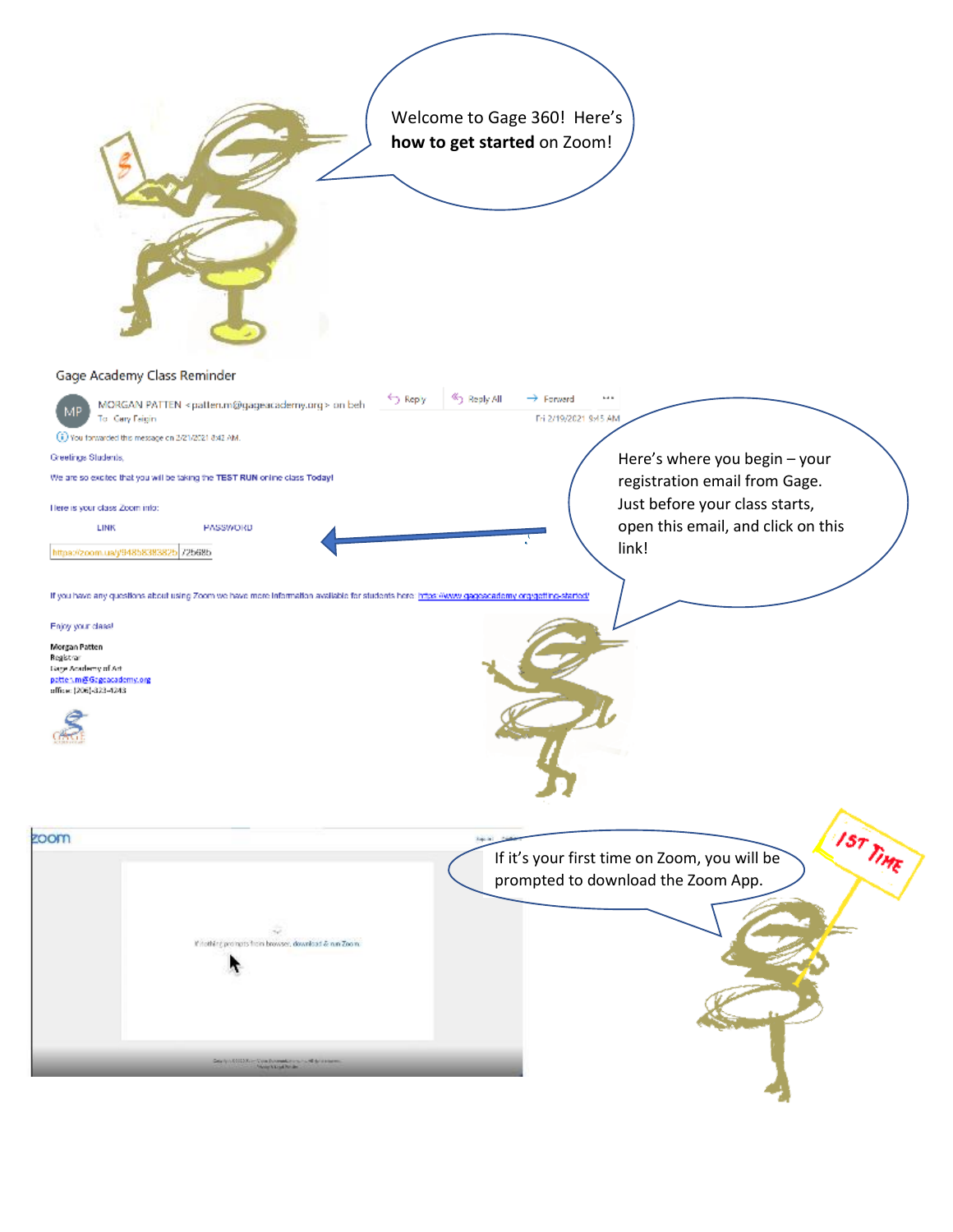

Always show when preview diaring when joining a siden meeting.

Join with Video | Join whout Video |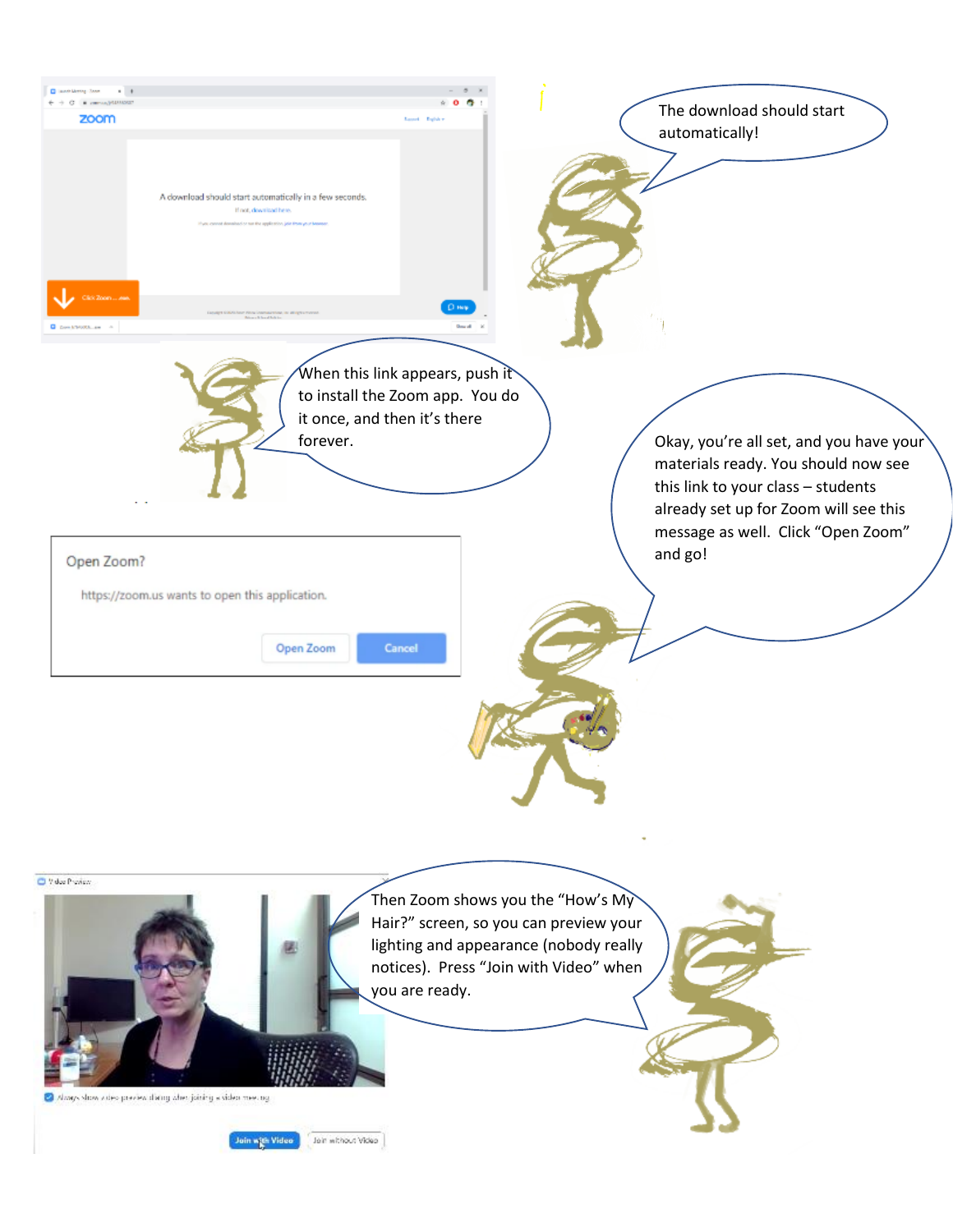Zoom Meeting

 $\mathcal{P}^ \circ$ 

н

國

 $\bullet$ 

28

Okay, now you're in class! Note the red microphone icons with the slash – you're on mute! If you don't want to be – you have two options to turn your sound on (see below).

 $\circ$ 

 $\bullet$  $\bullet$ 

Jary Davi



noacpeppe

 $\Delta$ 

.....

Mute My Audio  $Alt + A$ Stop Video Rename Pin **Edit Profile Picture** Hide Self View

Method 1: Hover in the upper right-hand corner or your box. Click on the dots and chose "Unmute" from the menu.

# ive<mark>n schneide</mark>

 $\frac{1}{2}$  Lying and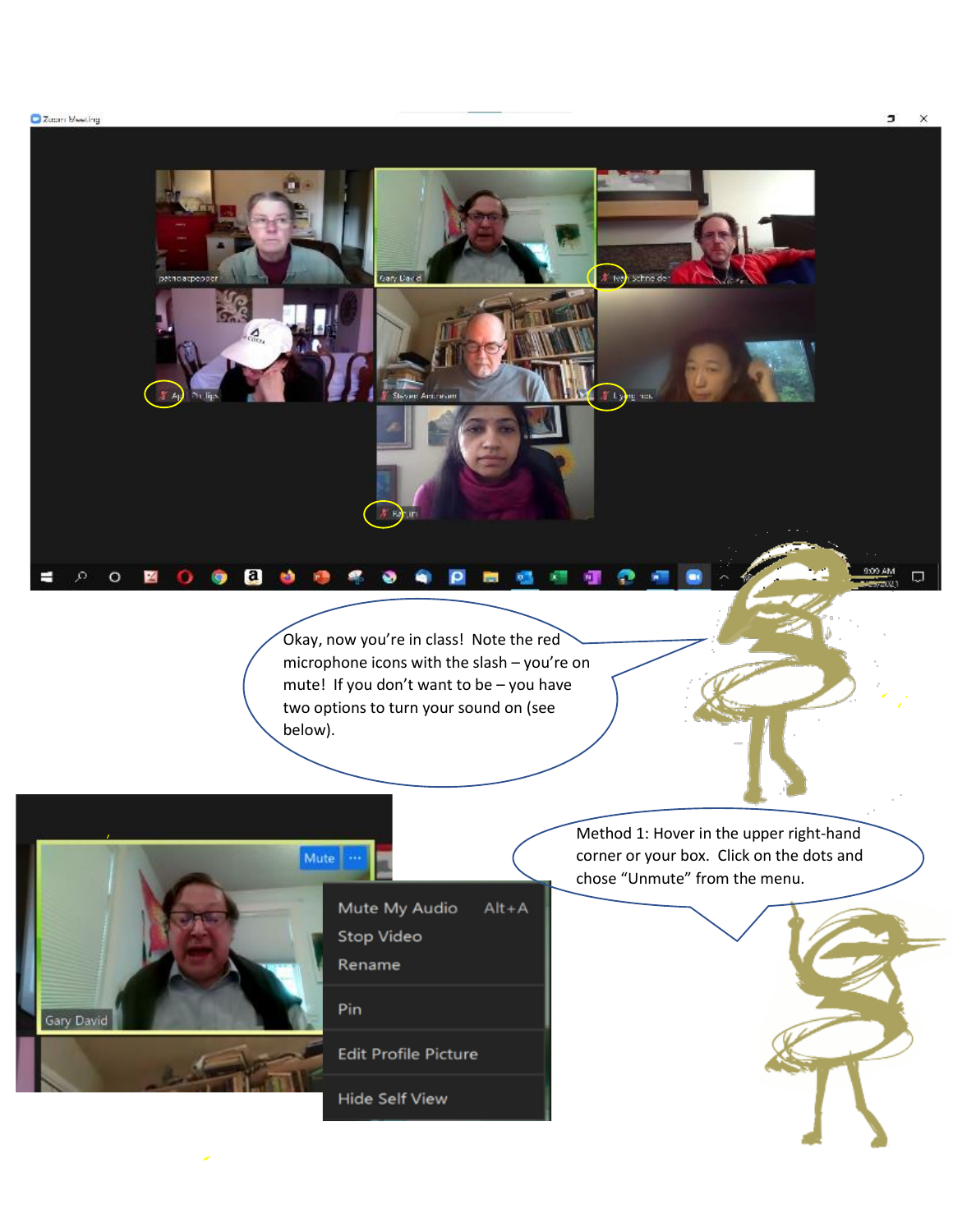

Method #2: Hover at the bottom of the screen to pull up the Zoom toolbar. The "Unmute" switch is the microphone icon on the far right. Click on it and the red slash will disappear, turning on your microphone.

Both these methods are also the options to turn on and off your video: the three-dot menu you image box, and the camera icon in the Zoom toolbar, next to the mike icon.







To switch between Gallery View (left) and Speaker View (above) use the View menu in the upper right of your screen and choose one. It only affects your view, not the class.